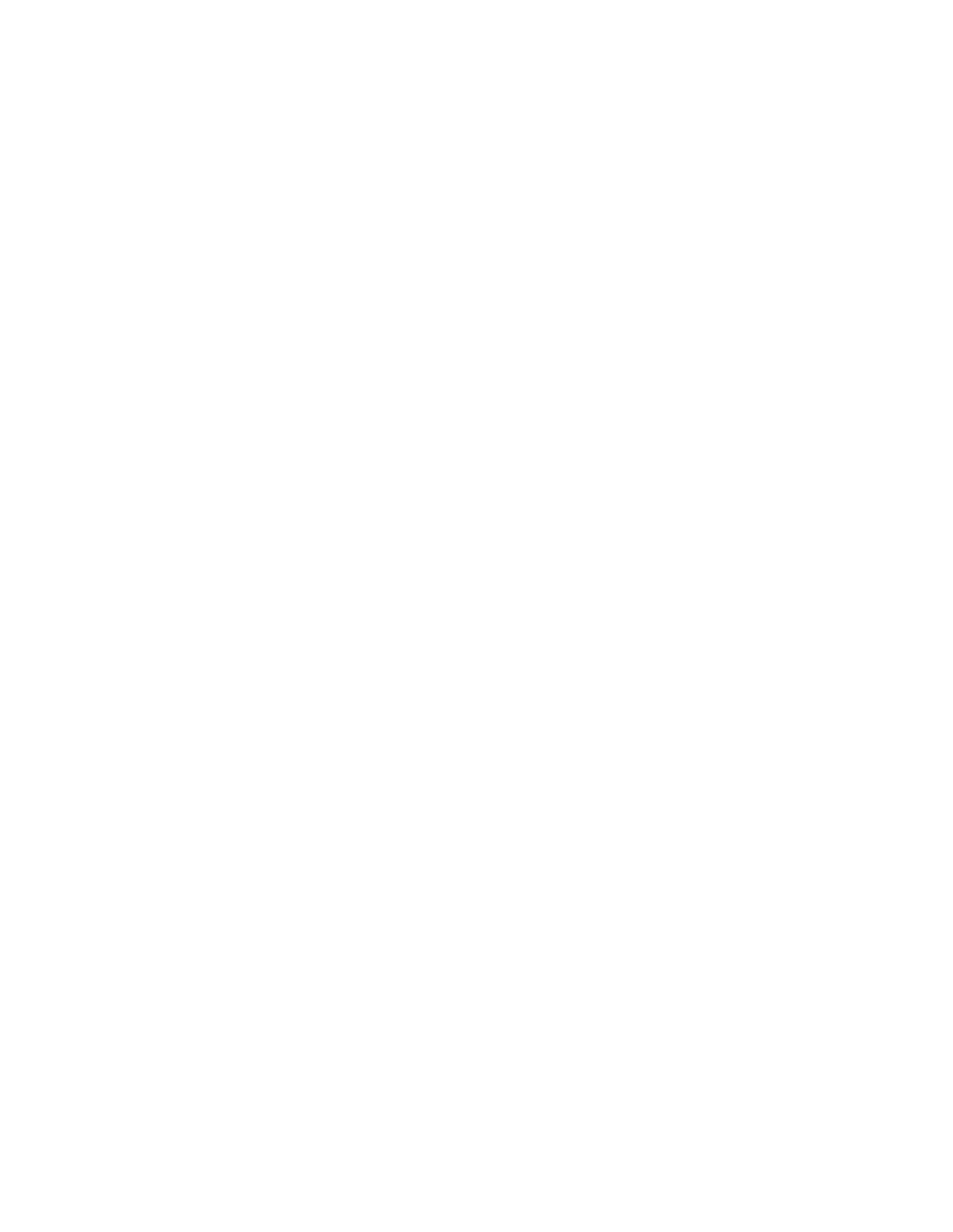*Information collected will only be used within the Oregon Food Bank Network of pantries and remain anonymous to all outside parties. This information will not be shared with the government or be used to restrict the services you receive. We are an equal opportunity provider. No services will be denied if you choose not to fill out this form. Thank you for your help.* 

| a. When did you first access food assistance? (Estimation ok): Date: _______________________________                                                                                                                                                     |                                                                                                                                                                                 |                                                                                                                                                                                                                               |  |  |
|----------------------------------------------------------------------------------------------------------------------------------------------------------------------------------------------------------------------------------------------------------|---------------------------------------------------------------------------------------------------------------------------------------------------------------------------------|-------------------------------------------------------------------------------------------------------------------------------------------------------------------------------------------------------------------------------|--|--|
|                                                                                                                                                                                                                                                          |                                                                                                                                                                                 |                                                                                                                                                                                                                               |  |  |
| d. Date of Birth: _____/______/_______(mm/dd/yyyy) e. Is this birth date estimated? dYes dNo                                                                                                                                                             |                                                                                                                                                                                 |                                                                                                                                                                                                                               |  |  |
| f. <b>Gender:</b>                                                                                                                                                                                                                                        | $\Box$ Female $_{02}$ $\Box$ Male $_{01}$                                                                                                                                       | $\square$ Transgender $_{03}$ $\square$ Other $_{05}$ $\square$ Undisclosed $_{04}$                                                                                                                                           |  |  |
|                                                                                                                                                                                                                                                          | $\Box$ Married <sub>05</sub> $\Box$ Divorced <sub>06</sub> $\Box$ Widowed <sub>07</sub>                                                                                         | g. Marital status: $\Box$ Single $_{01}$ $\Box$ Common-Law $_{02}$ $\Box$ Separated $_{03}$ $\Box$ Undisclosed $_{04}$                                                                                                        |  |  |
|                                                                                                                                                                                                                                                          |                                                                                                                                                                                 |                                                                                                                                                                                                                               |  |  |
| i. Address (Line 2): 1. 2012 1. 2014 1. 2014 1. 2014 1. 2014 1. 2014 1. 2014 1. 2014 1. 2015 1. 2016 1. 2016 1                                                                                                                                           |                                                                                                                                                                                 |                                                                                                                                                                                                                               |  |  |
|                                                                                                                                                                                                                                                          |                                                                                                                                                                                 | k. City: 1. State: 1. March 2010 1. State: 1. March 2010 1. State: 2. March 2010 1. State: 2. March 2010 1. State: 2. March 2010 1. March 2010 1. March 2010 1. March 2010 1. March 2010 1. March 2010 1. March 2010 1. March |  |  |
| □ No fixed address/ Undisclosed                                                                                                                                                                                                                          |                                                                                                                                                                                 |                                                                                                                                                                                                                               |  |  |
| n. What is your current housing type? (Select one)<br>$\square$ Camping $_{01}$<br>$\square$ Halfway House $_{02}$<br>$\Box$ Mobile Home <sub>16</sub><br>□ Motel/Hotel 03<br>□ Residential Treatment Facility or<br>Supervised Housing 04               | $\Box$ Vehicle $_{06}$<br>$\Box$ Warming Facility $_{07}$<br>□ Emergency Shelter/<br>Mission/Transitional <sub>08</sub><br>$\square$ Evacuee $_{09}$<br>$\Box$ Unhoused $_{10}$ | $\square$ Own Home $_{11}$<br>$\Box$ Private Rental / Renting 12<br>$\Box$ Public (Social) Housing 13<br>$\Box$ With Family/Friends 14<br>□ Youth Home / Shelter 15<br>$\Box$ Other 17 $\Box$ Undisclosed 05                  |  |  |
| (You will only be contacted if there is important information regarding services)                                                                                                                                                                        |                                                                                                                                                                                 |                                                                                                                                                                                                                               |  |  |
| q. What Language(s) are spoken in your household? (Select all that apply)<br>$\Box$ English $_{01}$<br>$\square$ Spanish $_{02}$<br>$\Box$ Hindi/Urdu $_{07}$<br>$\Box$ Arabic <sub>08</sub>                                                             | $\square$ Somali 03 $\square$ Vietnamese 04 $\square$ Russian 05<br>□ Other:                                                                                                    | $\square$ Mandarin $_{06}$<br>10                                                                                                                                                                                              |  |  |
| r. What is your Ethnicity? (Select all that apply)<br>□ White/Anglo 01<br>□ Black / African American os<br>□ Hispanic/Latino 02<br>$\Box$ American Indian/Native American $_{06}$<br>s. Do you identify as any of the following? (Select all that apply) | $\square$ Asian $_{03}$<br>□ Alaska Native/ Aleut / Eskimo 07<br>$\Box$ Middle-Eastern / North-African $_{04}$<br>$\Box$ Pacific Islander <sub>11</sub>                         | $\Box$ Other <sub>10</sub><br>$\square$ None $_{08}$<br>□ Undisclosed <sub>09</sub>                                                                                                                                           |  |  |
| $\square$ Developmental Disability $_{01}$<br>$\square$ Disability $_{02}$<br>$\Box$ Mental Illness $_{03}$                                                                                                                                              | $\square$ Pregnant $_{04}$<br>$\square$ Postpartum $_{07}$<br>$\square$ Breastfeeding $_{08}$                                                                                   | $\square$ Veteran $_{05}$<br>$\Box$ None $_{11}$<br>$\Box$ Undisclosed $_{12}$<br>$\Box$ PTSD <sub>13</sub><br>$\Box$ Other $_{10}$                                                                                           |  |  |
| (Please flip over to the back)                                                                                                                                                                                                                           |                                                                                                                                                                                 | (Data entry: switch to add household members then return to back side)                                                                                                                                                        |  |  |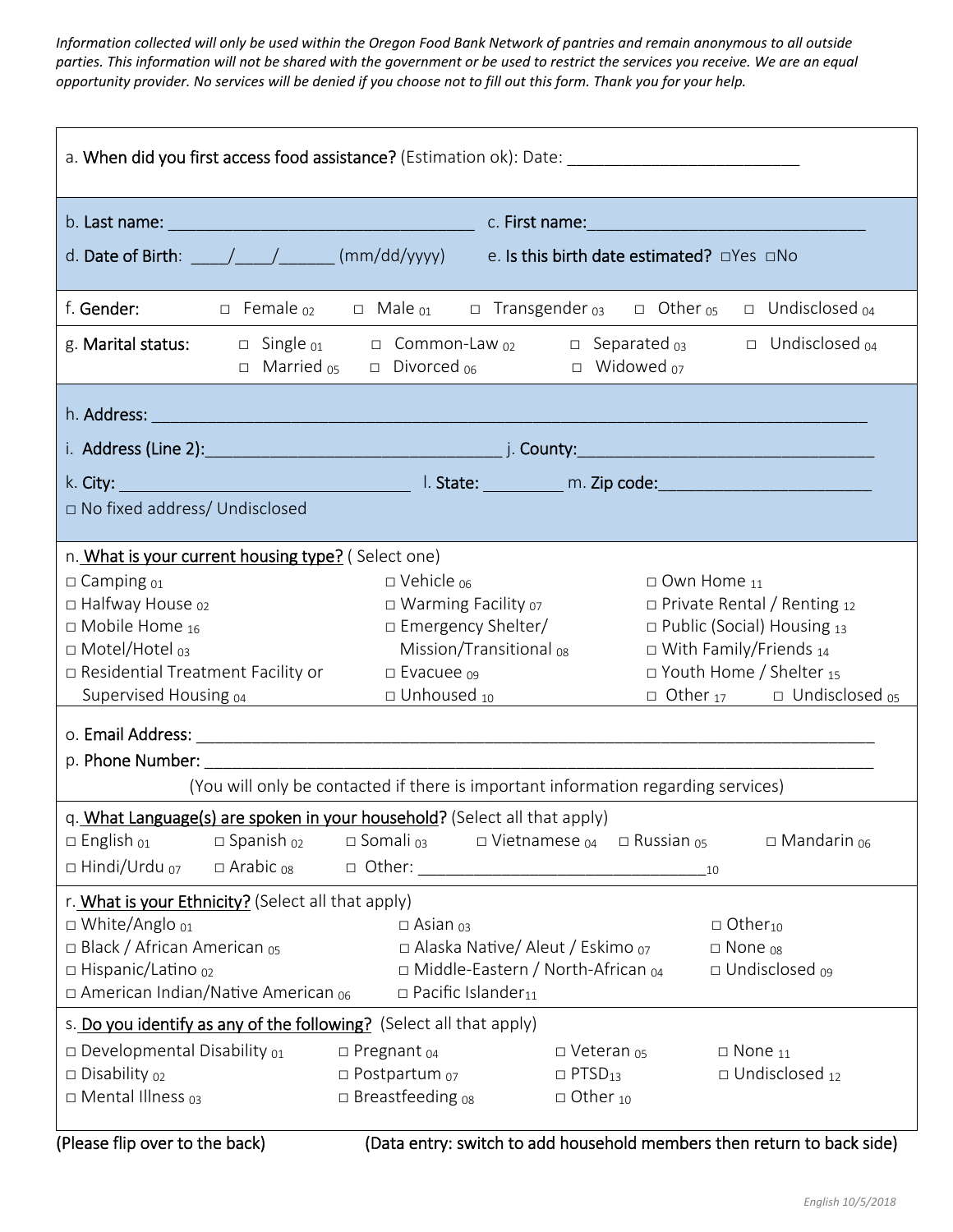|                                                                                                                                  | t. What was your highest education level completed? (Select one)                          |                                  |  |
|----------------------------------------------------------------------------------------------------------------------------------|-------------------------------------------------------------------------------------------|----------------------------------|--|
| $\Box$ Grades 0-8 $_{01}$                                                                                                        | □ Post-Secondary (Some) os                                                                | □ 4-Year Degree <sub>08</sub>    |  |
| $\Box$ Grades 9-11 $\omega$                                                                                                      | □ Trade School / Professional Accreditation 06                                            | $\Box$ Master's Degree $_{09}$   |  |
| $\Box$ High School Diploma $_{03}$                                                                                               | □ 2-Year Degree o7                                                                        | $\Box$ PhD $_{10}$               |  |
| $\Box$ GED $_{04}$                                                                                                               |                                                                                           | $\square$ Undisclosed $_{11}$    |  |
|                                                                                                                                  |                                                                                           |                                  |  |
| u. What is your current employment type? (Select one)                                                                            |                                                                                           |                                  |  |
| □ Military 01                                                                                                                    | $\square$ Full-Time $_{07}$                                                               |                                  |  |
| $\Box$ Multiple Jobs $_{02}$                                                                                                     | $\Box$ Part-Time $_{08}$                                                                  |                                  |  |
| $\square$ Seasonal $_{04}$                                                                                                       | $\Box$ Retired $_{03}$                                                                    |                                  |  |
| $\square$ Self-Employed $_{05}$                                                                                                  | $\Box$ Other $_{11}$                                                                      |                                  |  |
| $\square$ Post-Secondary Student $_{06}$                                                                                         | $\square$ None $_{09}$                                                                    | $\Box$ Undisclosed 10            |  |
|                                                                                                                                  |                                                                                           |                                  |  |
|                                                                                                                                  | v. What is your income type? (Select main sources of income for your household)           |                                  |  |
| $\Box$ Full-Time Employment $_{04}$                                                                                              | $\Box$ Child Support $_{09}$                                                              |                                  |  |
| $\Box$ Part-Time Employment $_{06}$                                                                                              | $\Box$ Retirement or Pension $_{08}$                                                      |                                  |  |
| $\Box$ Multiple Jobs $_{05}$                                                                                                     | $\square$ Social Security Benefits 18                                                     |                                  |  |
| $\square$ Day Labor $_{02}$                                                                                                      | $\Box$ Social Security Disability Insurance (SSDI) 19                                     |                                  |  |
| $\Box$ Farm related work $_{03}$                                                                                                 | $\square$ Supplemental Security Income (SSI) $_{21}$                                      |                                  |  |
| □ Self-Employment 07                                                                                                             | $\square$ Student Financial Aid $_{11}$                                                   |                                  |  |
| $\square$ Unemployment Benefits $_{12}$                                                                                          | $\square$ Tribal Funds <sub>25</sub>                                                      | $\Box$ No Income $_{01}$         |  |
| $\Box$ Family/Friends Support 10                                                                                                 | □ Worker's Compensation or SAIF 13                                                        | $\Box$ Undisclosed <sub>23</sub> |  |
|                                                                                                                                  | w. Does your household currently receive any of the following? (Select all that apply)    |                                  |  |
| $\Box$ TANF (Temporary Assistance for Needy Families) <sub>24</sub><br>$\Box$ Energy Assistance <sub>14</sub>                    |                                                                                           |                                  |  |
| $\Box$ Free or Reduced Lunch 15                                                                                                  | $\Box$ Vet's Aid or Armed Forces <sub>16</sub>                                            |                                  |  |
| $\Box$ Medicaid (Oregon Health Plan in Oregon) $_{22}$<br>$\Box$ WIC (Assistance for Women, Infants, and Children) <sub>20</sub> |                                                                                           |                                  |  |
| □ SNAP (Oregon Trail card in Oregon /Formally known<br>$\square$ Medicare <sub>26</sub>                                          |                                                                                           |                                  |  |
|                                                                                                                                  | as Food Stamps) <sub>17</sub>                                                             |                                  |  |
|                                                                                                                                  | x. Does anyone in your household have any Dietary Considerations? (Select all that apply) |                                  |  |
| $\square$ Dairy Allergy/Sensitivity $_{01}$                                                                                      | $\square$ Low Sodium $_{07}$                                                              | □ Soy Allergy/ Sensitivity 12    |  |
| □ Dental Concerns 02                                                                                                             | $\Box$ No Pork 16                                                                         | □ Tree Nuts Allergy/             |  |
| $\square$ Diabetic $_{03}$                                                                                                       | $\Box$ No or Limited Cooking Equipment $_{08}$                                            | Sensitivity 13                   |  |
| □ Egg Allergy/Sensitivity 04                                                                                                     | $\Box$ Other $_{09}$                                                                      | $\square$ Vegan $_{14}$          |  |
| □ Gluten Allergy/Sensitivity os                                                                                                  | □ Peanut Allergy 10                                                                       | $\square$ Vegetarian 15          |  |
| $\Box$ Kosher / Halal <sub>06</sub>                                                                                              | $\square$ Seafood Allergy/Sensitivity $_{11}$                                             | $\square$ None $_{17}$           |  |
|                                                                                                                                  |                                                                                           |                                  |  |
|                                                                                                                                  |                                                                                           |                                  |  |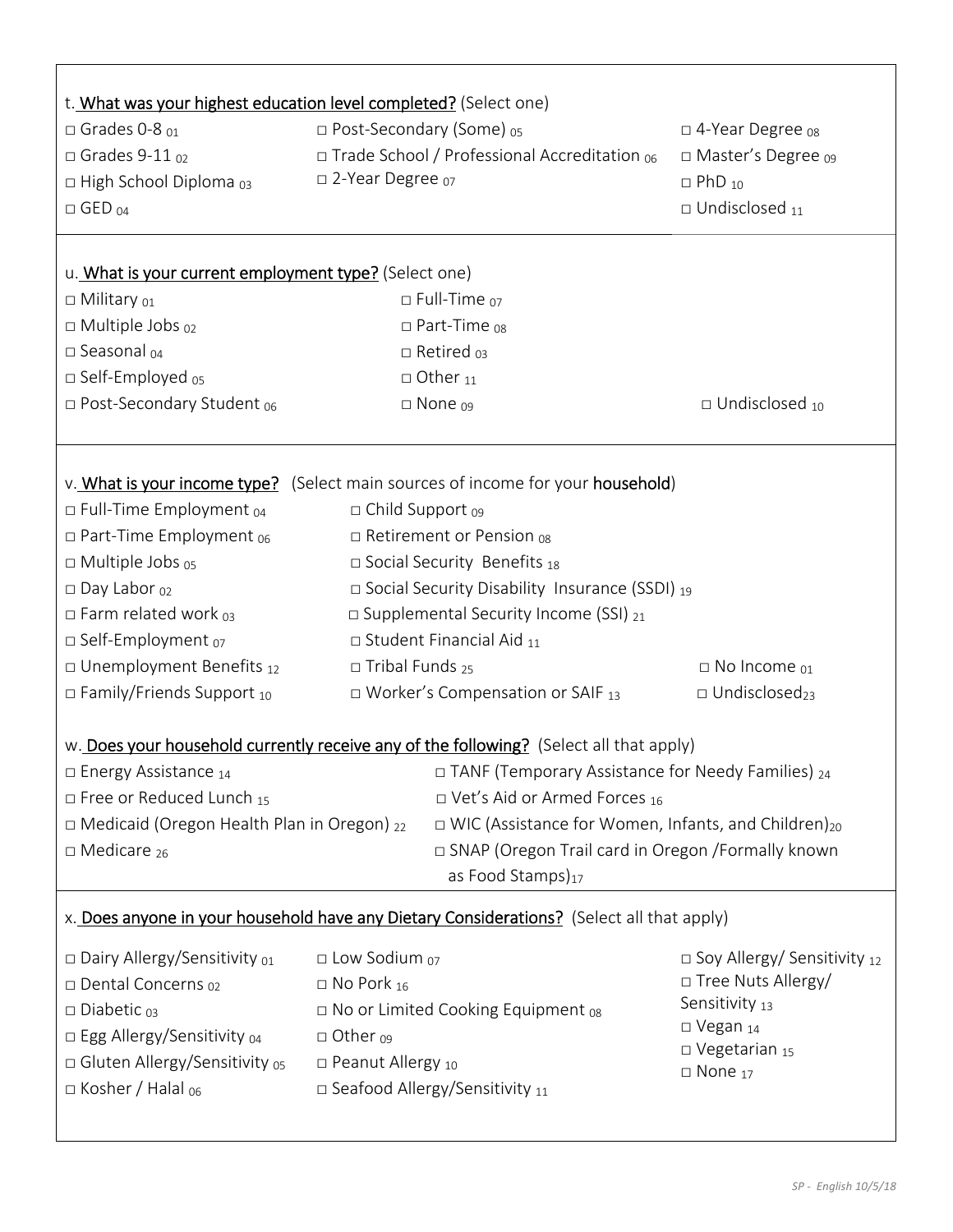## Additional Household Members: (Please list each person you share this food with below and on the back side.)

| b. First name:<br>a. Last name:<br><u> 2002 - Jan James James Barbara, martxa eta politikaria (h. 1</u>                                                                                                                                                                                                                                                                                                                        |
|--------------------------------------------------------------------------------------------------------------------------------------------------------------------------------------------------------------------------------------------------------------------------------------------------------------------------------------------------------------------------------------------------------------------------------|
| c. Date of Birth: $\frac{1}{\sqrt{1-\frac{1}{2}}}\frac{1}{\sqrt{1-\frac{1}{2}}}\frac{1}{\sqrt{1-\frac{1}{2}}}\frac{1}{\sqrt{1-\frac{1}{2}}}\frac{1}{\sqrt{1-\frac{1}{2}}}\frac{1}{\sqrt{1-\frac{1}{2}}}\frac{1}{\sqrt{1-\frac{1}{2}}}\frac{1}{\sqrt{1-\frac{1}{2}}}\frac{1}{\sqrt{1-\frac{1}{2}}}\frac{1}{\sqrt{1-\frac{1}{2}}}\frac{1}{\sqrt{1-\frac{1}{2}}}\frac{1}{\sqrt{1-\frac{1}{2}}}\frac{1}{\sqrt{1-\$<br>$\square$ No |
|                                                                                                                                                                                                                                                                                                                                                                                                                                |
| e. <b>Gender:</b> $\Box$ Female $_{02}$ $\Box$ Male $_{01}$ $\Box$ Transgender $_{03}$ $\Box$ Other $_{05}$ $\Box$ Undisclosed $_{04}$                                                                                                                                                                                                                                                                                         |
| f. <b>This person is your</b><br>$\Box$ Spouse $_{01}$ $\Box$ Common-Law Partner $_{09}$ $\Box$ Child $_{02}$<br>$\square$ Parent $_{03}$                                                                                                                                                                                                                                                                                      |
| $\square$ Grandchild $_{05}$ $\square$ Grandparent $_{06}$ $\square$ Other Relative $_{07}$ $\square$ Ward $_{14}$<br>$\Box$ Sibling $_{04}$                                                                                                                                                                                                                                                                                   |
| □ Boyfriend/Girlfriend <sub>08</sub> □ Friend <sub>10</sub> □ Roommate <sub>13</sub> □ Other <sub>12</sub> □ Undisclosed <sub>11</sub>                                                                                                                                                                                                                                                                                         |
| g. What is their Ethnicity? $\square$ White/Anglo $_{01}$ $\square$ Asian $_{03}$ $\square$ Black / African American $_{05}$                                                                                                                                                                                                                                                                                                   |
| □ Alaska Native/ Aleut / Eskimo $_{07}$ □ Hispanic/Latino $_{02}$ □ American Indian / Native American $_{06}$                                                                                                                                                                                                                                                                                                                  |
| $\Box$ Middle-Eastern / North-African <sub>04</sub> $\Box$ Pacific Islander <sub>10</sub> $\Box$ None <sub>08</sub> $\Box$ Other <sub>11</sub> $\Box$ Undisclosed <sub>09</sub>                                                                                                                                                                                                                                                |
| h. Do they identify with any of the following?:                                                                                                                                                                                                                                                                                                                                                                                |
| $\square$ Developmental Disability $_{01}$<br>□ Pregnant 03 □ Veteran 09                                                                                                                                                                                                                                                                                                                                                       |
| $\square$ Disability $05$<br>$\square$ Postpartum $_{07}$ $\square$ PTSD <sub>13</sub> $\square$ None $_{08}$                                                                                                                                                                                                                                                                                                                  |
| $\Box$ Breastfeeding 11 $\Box$ Other 10 $\Box$ Undisclosed 12<br>□ Mental Illness 04                                                                                                                                                                                                                                                                                                                                           |
|                                                                                                                                                                                                                                                                                                                                                                                                                                |
| c. Date of Birth: $\frac{1}{\sqrt{2}}$ (mm/dd/yyyy) d. Is this birth date estimated? $\Box$ Yes<br>$\Box$ No                                                                                                                                                                                                                                                                                                                   |
| i. Does this member attend school? $\Box$ Yes $\Box$ No i. If yes, which school?                                                                                                                                                                                                                                                                                                                                               |
| e. <b>Gender:</b> □ Female <sub>02</sub> □ Male <sub>01</sub> □ Transgender <sub>03</sub> □ Other <sub>05</sub> □ Undisclosed <sub>04</sub> □                                                                                                                                                                                                                                                                                  |
| $\Box$ Spouse $_{01}$ $\Box$ Common-Law Partner $_{09}$ $\Box$ Child $_{02}$<br>f. <b>This person is your</b><br>$\square$ Parent $_{03}$                                                                                                                                                                                                                                                                                      |
| $\square$ Grandchild <sub>05</sub> $\square$ Grandparent <sub>06</sub> $\square$ Other Relative <sub>07</sub> $\square$ Ward <sub>14</sub><br>$\Box$ Sibling $_{04}$                                                                                                                                                                                                                                                           |
| $\Box$ Boyfriend/Girlfriend 08 $\Box$ Friend 10 $\Box$ Roommate 13 $\Box$ Other 12 $\Box$ Undisclosed 11                                                                                                                                                                                                                                                                                                                       |
| g. What is their Ethnicity? $\square$ White/Anglo $_{01}$ $\square$ Asian $_{03}$ $\square$ Black / African American $_{05}$                                                                                                                                                                                                                                                                                                   |
| □ Alaska Native/ Aleut / Eskimo $_{07}$ □ Hispanic/Latino $_{02}$ □ American Indian / Native American $_{06}$                                                                                                                                                                                                                                                                                                                  |
| $\Box$ Middle-Eastern / North-African <sub>04</sub> $\Box$ Pacific Islander <sub>10</sub> $\Box$ None <sub>08</sub> $\Box$ Other <sub>11</sub> $\Box$ Undisclosed <sub>09</sub>                                                                                                                                                                                                                                                |
| h. Do they identify with any of the following?:                                                                                                                                                                                                                                                                                                                                                                                |
| $\square$ Developmental Disability $_{01}$<br>$\square$ Pregnant $_{03}$ $\square$ Veteran $_{09}$                                                                                                                                                                                                                                                                                                                             |
| $\square$ Disability $_{05}$<br>$\square$ Postpartum $_{07}$<br>$\Box$ PTSD <sub>13</sub><br>$\Box$ None $_{08}$                                                                                                                                                                                                                                                                                                               |
| $\Box$ Mental Illness $04$<br>$\Box$ Breastfeeding 11<br>$\Box$ Undisclosed 12<br>$\Box$ Other $_{10}$                                                                                                                                                                                                                                                                                                                         |
| b. First name:<br>a. Last name:                                                                                                                                                                                                                                                                                                                                                                                                |
| c. Date of Birth: $\frac{1}{2}$ / $\frac{1}{2}$ (mm/dd/yyyy)<br>d. Is this birth date estimated?<br>$\square$ No<br>$\Box$ Yes                                                                                                                                                                                                                                                                                                 |
| i. Does this member attend school? $\Box$ Yes $\Box$ No<br>j. If yes, which school? _                                                                                                                                                                                                                                                                                                                                          |
| $\Box$ Undisclosed $_{04}$<br>$\Box$ Male $_{01}$<br>$\square$ Transgender $_{03}$<br>e. Gender:<br>$\square$ Female $_{02}$<br>$\Box$ Other <sub>05</sub>                                                                                                                                                                                                                                                                     |
| □ Common-Law Partner 09<br>$\Box$ Child $_{02}$<br>f. This person is your<br>$\square$ Parent $_{03}$<br>$\square$ Spouse $_{01}$                                                                                                                                                                                                                                                                                              |
| $\Box$ Sibling $_{04}$<br>$\square$ Grandchild $_{05}$<br>$\Box$ Other Relative $_{07}$<br>$\Box$ Grandparent $_{06}$<br>$\Box$ Ward $_{14}$                                                                                                                                                                                                                                                                                   |
| □ Boyfriend/Girlfriend <sub>08</sub><br>$\Box$ Undisclosed $_{11}$<br>$\Box$ Friend $_{10}$<br>$\square$ Roommate $_{13}$<br>$\Box$ Other $_{12}$                                                                                                                                                                                                                                                                              |
| g. What is their Ethnicity?<br>$\Box$ White/Anglo $_{01}$<br>□ Black / African American $_{05}$<br>$\Box$ Asian $_{03}$                                                                                                                                                                                                                                                                                                        |
| □ Hispanic/Latino <sub>02</sub><br>$\Box$ Alaska Native/Aleut / Eskimo $_{07}$<br>$\Box$ American Indian / Native American $_{06}$                                                                                                                                                                                                                                                                                             |
| $\Box$ Middle-Eastern / North-African <sub>04</sub><br>$\Box$ Pacific Islander <sub>10</sub><br>$\Box$ Other <sub>11</sub><br>$\Box$ Undisclosed $_{09}$<br>$\Box$ None $_{08}$                                                                                                                                                                                                                                                |
| h. Do they identify with any of the following?:                                                                                                                                                                                                                                                                                                                                                                                |
| $\square$ Developmental Disability $_{01}$<br>$\square$ Pregnant $_{03}$<br>$\Box$ Veteran 09                                                                                                                                                                                                                                                                                                                                  |
| $\square$ Disability $_{05}$<br>$\square$ Postpartum $_{07}$<br>$\Box$ PTSD <sub>13</sub><br>$\square$ None $_{08}$                                                                                                                                                                                                                                                                                                            |
| $\Box$ Mental Illness $_{04}$<br>$\square$ Breastfeeding 11<br>$\Box$ Other $_{10}$<br>$\Box$ Undisclosed $_{12}$                                                                                                                                                                                                                                                                                                              |